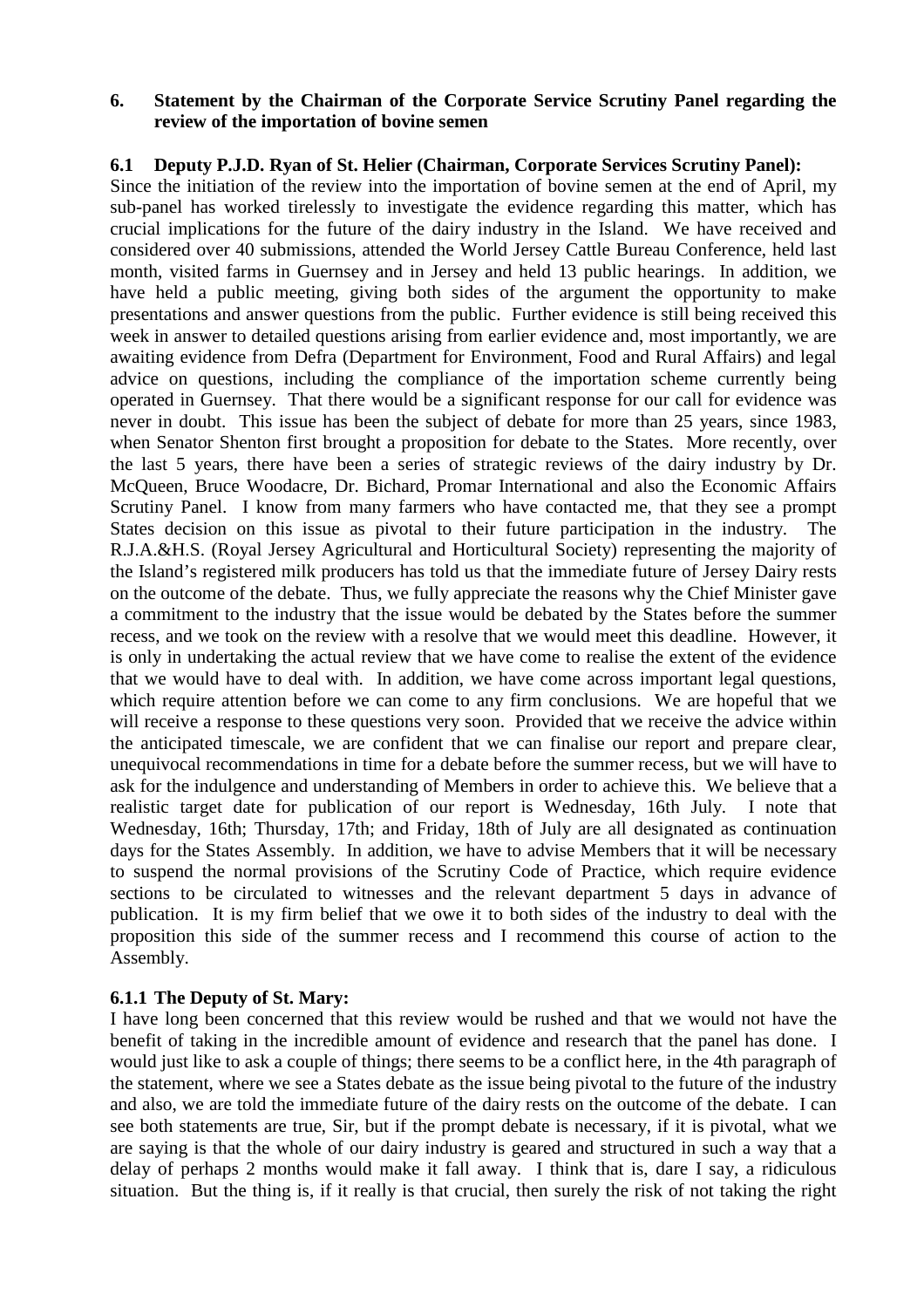decision because of not having the weight of evidence and the time to fully appreciate it, is the biggest risk. We are being asked, in consideration of this review, to make a once and for all change; a change from which there is no going back. Has the chairman explored all possibilities for delaying this debate until the September recess? Has he quantified the exact damage that could be done? Secondly, he talks about the continuation days, does the chairman anticipate that debate will be concluded satisfactorily within that timescale, or is this a sort of covert way of looking to go into the recess? We debated that last week, Sir, and I think it would be a fundamental miscarriage of ... not justice, that is the wrong word, but of our rules and regulations, when people who have legitimately made arrangements, but the only time when they can not be legitimately available to debate, who have a valid contribution they wish to make, would be debarred from doing so if this debate went on into the recess. Last week comments were made ...

## **Deputy P.J.D. Ryan:**

I was trying to find the question in there somewhere but I was having difficulty finding it.

## **The Deputy of St. Mary:**

There were 2, Sir.

## **The Deputy Bailiff:**

The question was whether it was in fact really necessary, I think, to do it before the recess or whether the importance of the matter did not suggest that it would be better to have all the information and to do it in September. Is that a fair summary, Deputy?

#### **The Deputy of St. Mary:**

That is the first bit, Sir and also, does he anticipate it can be concluded within the debate's timescale?

#### **Deputy P.J.D. Ryan:**

Well, to take the second question first, that is entirely in the hands of the States and how long States Members feel that they want to speak on the subject. I cannot really make a comment on that. All I can do, as a Scrutiny Panel, is to present a report which is not rushed, which is not compromised - if I felt it was going to be rushed or compromised, Sir, I would delay the publication of the report. But there are 3 or 4 caveats within my statement there, which I would ask the Deputy to bear in mind, and any other States Member as well, and those caveats are that we need to get the legal opinions in time, we need to get responses from Defra in time and one or 2 other points. As regards, whether it would be better to leave it until the other side of the summer recess; I think the statement is quite clear. My own view is that it is important to get a decision, if we can, this side of the summer recess but we will report on the 16th. It will be entirely up to the States as to whether they want to debate it or not or whether they feel they can conclude the debate in time. I cannot make that; that is up to the States.

#### **6.1.2 The Deputy of St. Mary:**

I accept and I am gratified by the Deputy's statement that the Scrutiny Report will not be rushed but surely by evidence, the consideration by this House, of the report, will be rushed. Furthermore, there will have been no opportunity for the due response process. It will be rushed, Sir, whichever way you look at it. Could he please expand on the importance to the industry?

#### **Deputy P.J.D. Ryan:**

The report will not be rushed. I cannot be clearer than that. Thank you, Sir.

#### **The Deputy Bailiff:**

The question is whether the consideration by this House will be rushed.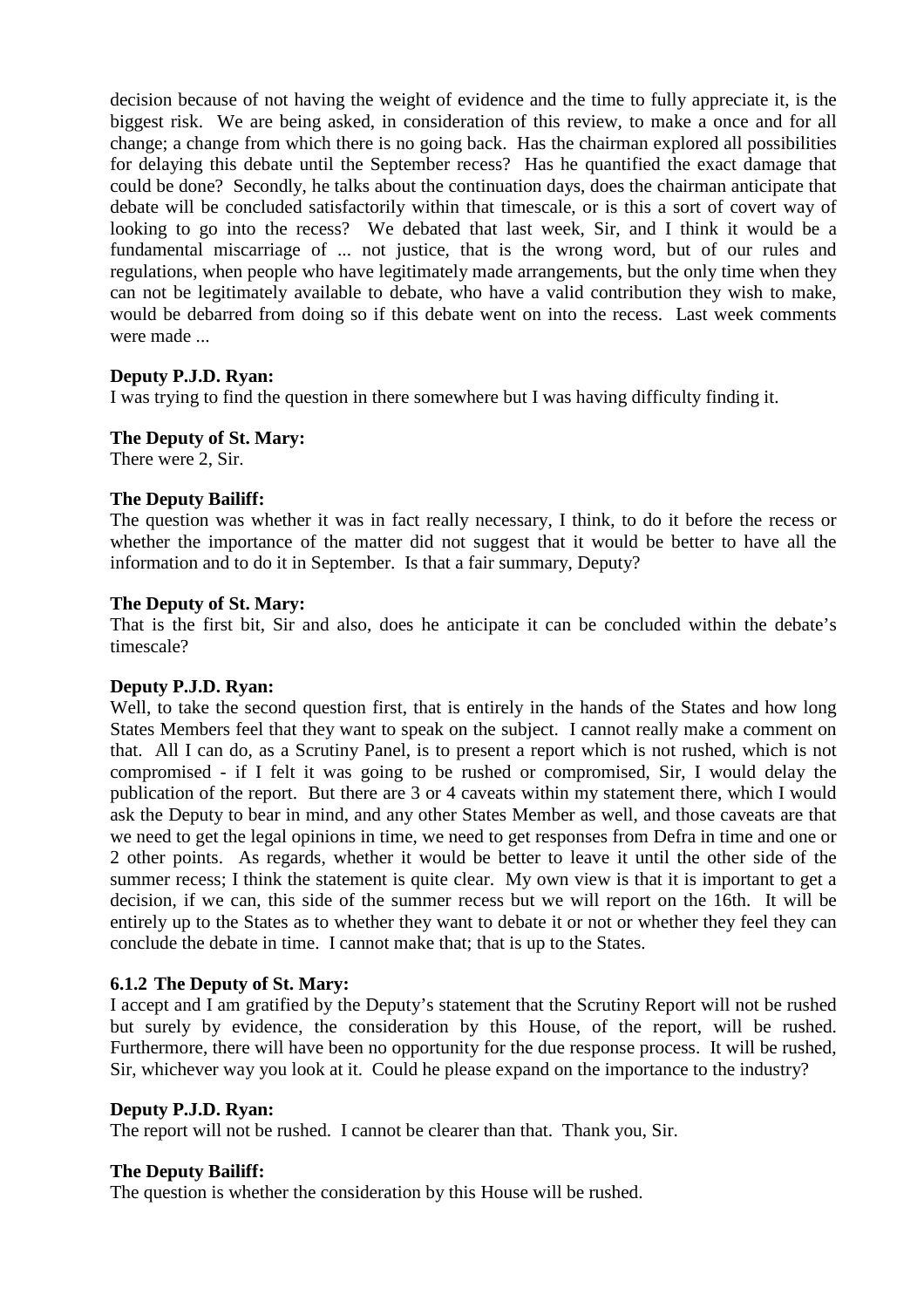## **Deputy P.J.D. Ryan:**

That will be a matter for the States to decide. I cannot answer that, Sir.

#### **6.1.3 Senator F.H. Walker:**

Could I make a point? As every Member of the House is well aware, there are 2 sides to the argument about the importation of bovine semen but the Jersey Milk Marketing Board held their annual general meeting last week and every single producer present, whether they are in favour of importation or not, is in favour of the States debating this at the earliest possible opportunity. That was, I understand, a unanimous vote from the producers present at the annual general meeting. That is how it was put to me. Sir, I have no doubt at all, I was ready to accept, last week, following a number of discussions with the chairman of the Scrutiny Panel who, incidentally, I think are doing a quite superb job in thoroughly analysing the position, I was ready to accept the inevitability of a delay until September but the chairman himself has realised, and his members have realised, the importance of bringing this forward at the earliest possible date and before the summer break, and I have to warmly thank them and congratulate them on the way they have come to a position to do that without compromising the ...

## **The Deputy Bailiff:**

Senator, I am sorry, this is question time to the chairman. The question of when the debate will take place of course will fall for decision by this Assembly later in this meeting. At that stage you can make, no doubt, and others can make whatever points they wish to make.

## **Senator F.H. Walker:**

Indeed. Thank you for letting me go on for so long, Sir.

## **6.1.4 The Connétable of St. Peter:**

I believe, in the interests of good order, it has been stressed very strongly, the importance of the decision that has to be made. The chairman has made it himself, it has been reinforced by the Chief Minister and other speakers and, I believe, in the interests of good order and time that everyone can take in every detail of the hard work that the scrutiny committee have put into this subject, that we should now agree that this would be the first item taken at our new September session. No-one has got any excuse; there are a lot of legal aspects to this, Sir and I believe that in itself is key, fundamental and important and we should certainly bear good time and at least scrutiny of all those decisions that have to be made before we come to a debate in the House.

#### **The Deputy Bailiff:**

Connétable, I think that would be a point to be made when the Assembly comes to decide on the business for the next meeting but at the moment this is just questions of a sort to the chairman. Now, are there any other questions?

# **6.1.5 Deputy C.J. Scott Warren:**

I wanted to just ask if we could be told what the problem with the delay until September is?

#### **Deputy P.J.D. Ryan:**

My statement is quite clear; this decision is pivotal for many members of the industry. That is all. That is one of the reasons. I believe that the confidence levels of many of the principal players in the dairy industry might be affected by this decision and their willingness to invest further in the industry. I think it is also quite clear, in fact I have an email in front of me from the Dairy and I will read it to you. This is from the Board of the Dairy: "I can confirm that on Thursday, 26th June, Jersey Milk Marketing Board signed heads of terms of agreement in relation to the sale of the Five Oaks site, with the commitment to sign the full sale agreement before the end of August 2008. The heads of terms for the lease of the new site at the Howard Davis Farm have not been finalised." The position, therefore is that, at the moment, the Dairy is